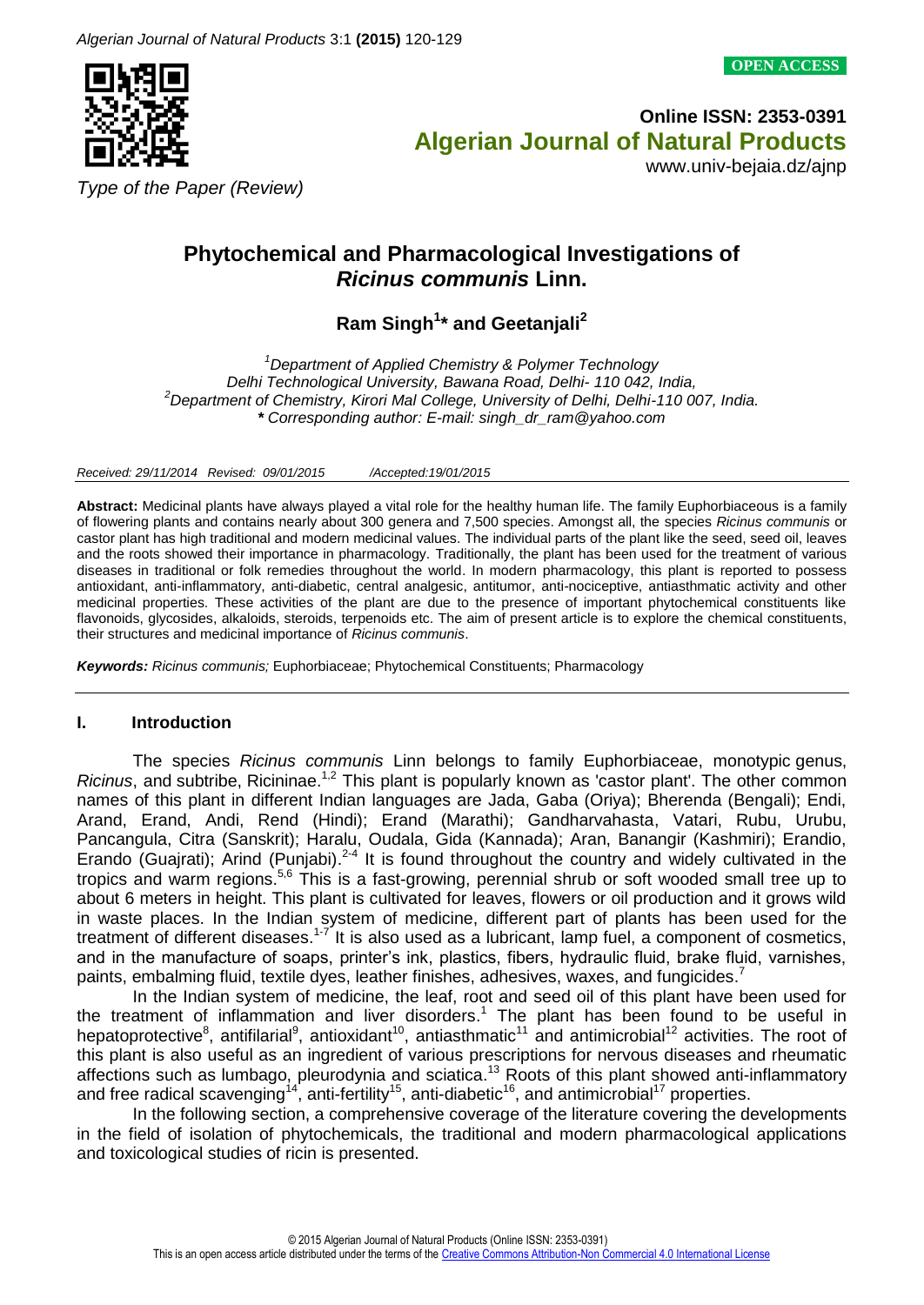## **II. Phytochemical Investigation**

Phytochemicals are the compounds that are isolated from plant kingdom. The composition of these chemicals is dependent on their geographical locations and harvesting conditions. Hence, their quantitative and qualitative investigations are necessary to understand their applications. *R. communis* has wide range of applications. The phytochemists have worked tirelessly to find chemical constituents present in different parts of the plant. A homologous long chain 1,3-alkanediols and 3 hydroxyaldehydes have been obtained from the leaf cuticular waxes of this plant by Vermeer et al.<sup>18</sup> The cuticular waxes also comprised of alkanes, primary alcohols, aldehydes, fatty acids and triterpenoids.<sup>18</sup> Kang *et al* identified various alkaloids and flavonoids in the leaves of this plant.<sup>19</sup> The structures of these compounds were determined through spectroscopic analysis, chemical correlation and chemical degradation studies. A list of phytochemicals obtained from different parts is given below.

**II.1 Leaves:** Aldehydes (C<sub>26</sub> and C<sub>28</sub>)<sup>18</sup>, Alkanes (C<sub>26</sub>-C<sub>29</sub>)<sup>18</sup>,  $\alpha$ -Amyrin (1)<sup>18</sup>,  $\beta$ -Amyrin (2)<sup>18</sup>, N-Butylmorpholine (3)<sup>20</sup>, Chlorogenic acid (4)<sup>21</sup>, Camphor (5)<sup>22</sup>, 1,8-Cineole (6)<sup>22</sup>, Citric acid<sup>23</sup>, *ß*-Caryophyllene (7)<sup>22</sup>, Decanamine<sup>20</sup>, N-Demethylricinine (8)<sup>19,24</sup>, Di-butylphthalate<sup>20</sup>, 2,5-Dihydroxybenzoic acid (Gentisic acid)<sup>21</sup>, β-Eleosteric acid (9)<sup>25</sup>, Ellagic acid (10)<sup>10</sup>, (-)-Epicathechin (11)<sup>21</sup>, Fumaric acid<sup>23</sup>, Gallic acid (12)<sup>10,21</sup>, Hexacosane-1,3-diol<sup>18</sup>, 3-Hexen-1-ylacetate<sup>20</sup>, Kaempferol (13)<sup>19</sup>, Kaempferol 3-O-β-D-glucopyranoside (Astragalin, 14)<sup>19</sup>, Kaempferol 3-O-β-D-xylopyranoside (15)<sup>19</sup>, Kaempferol 3-O- $\beta$ -rutinoside (nicotoflorin, 16)<sup>19</sup>, Linoleic acid<sup>25</sup>, Linolenic acid<sup>25</sup>, Lupeol (17)<sup>18</sup>, Myristic acid (18)<sup>26</sup>, Malic acid<sup>23</sup>, Methyl gallate<sup>27</sup>, Neochlorogenic acid (an isomer of 4)<sup>21</sup>, 4-<br>Octodecylmorpholine (19)<sup>20</sup>, Oleje acid<sup>26</sup>, Palmitic acid (29)<sup>26</sup>, Palmitoloje acid<sup>26</sup>, « Pinene (21)<sup>22</sup> Octadecylmorpholine (19)<sup>20</sup>, Oleic acid<sup>26</sup>, Palmitic acid (20)<sup>26</sup>, Palmitoleic acid<sup>26</sup>,  $\alpha$ -Pinene (21)<sup>22</sup>, Primary alcohols (C<sub>22</sub>-C<sub>38</sub>)<sup>18</sup>, Quercetin (22)<sup>19</sup>, Hyperoside (23)<sup>21</sup>, Quercetin 3-O-*β*-Rutinoside (Rutin, **24**)<sup>19</sup>, Quercetin-3-O-β-D-glucopyranoside (isoquercetin, **25**)<sup>19,27,28</sup>, Quercetin 3-O-β-D-xylopyranoside (Reynoutrin, 26)<sup>19,27</sup>, Ricinine (27)<sup>29-31</sup>, β-Sitosterol (28)<sup>31</sup>, Stigmasterol (29)<sup>31</sup>, Stearic acid (30)<sup>26</sup>, Tartaric acid<sup>23</sup>, Tannins<sup>21</sup>.

**II.2 Essential oils from leaves:** Camphor  $(5)^{32}$ , Camphene  $(31)^{32}$ , 1,8-Cineole  $(6)^{32}$ , *α*-Pinene  $(21)^{32}$ , *α*-Thujone (**32**) 32 .

**II.3 Roots:** 3-O-Benzyol-stigmasta-5,22-dien-3 $\beta$ -21-diol (Ricinusterryl benzoate)<sup>33</sup>, Dipiperenoyl methyl ester methylene (Ricipiperanyl ester)<sup>33</sup>, Erandone (33)<sup>34</sup>, 3-α-Hydroxypentatriacont-14-en-26one (Ricipentatriacontanol)<sup>33</sup>, Indole-3-acetic acid<sup>35</sup>, Lupeol (17)<sup>34</sup>, 1-Oleio-2-palmitoglyceryl phosphate<sup>33</sup>, Quercetin-3-*O*--D-glucopyranoside (isoquercetin, **25**) <sup>36</sup>, Quercetin 3-*O--*Rutinoside (Rutin, **24**) Kaempferol 3-O- $\beta$ -D-[6-O-acetylglucopyranosyl(1->3)- $\beta$ -D-galactopyranoside]  $(Ricinition)^{36}$ .

**II.4 Seed:** Arachidic acid (34)<sup>37</sup>, Eicosenoic acid<sup>37</sup>, Ergost-5-en-3-ol (35)<sup>38</sup>, Fucosterol<sup>38</sup>, Glycine<sup>39</sup>, Hydroproline<sup>39</sup>, Leucine<sup>39</sup>, Linoleic acid<sup>37</sup>, Maltose<sup>39</sup>, Oleic acid<sup>37</sup>, Palmitinic acid<sup>37</sup>, Phenylalanine<sup>39</sup>, Probucol<sup>38</sup>, Proline<sup>39</sup>, Ricinoleic acid (9Z,12R)-12-Hydroxyoctadec-9-enoic acid, 38)<sup>27,40,41</sup>, Stearic acid (**30**)<sup>37</sup>, Ricin<sup>42</sup>, Ricinine (**27**)<sup>39</sup>,  $\nu$ -Sitosterol<sup>38</sup>, Stigmasterol (**29**)<sup>38</sup>, Tryptophan<sup>39</sup>, Valine<sup>39</sup>.

## **III. Pharmacological Applications**

**III.1** *Traditional Pharmacological Uses: R. communis* has very high traditional medicinal values. The oil extracted from the seeds of this plant has been used by local people since about 2000 BC.<sup>2,4,43-45</sup> The use of different parts of this plant for the treatment of various diseases in traditional or folk remedies throughout the world has been reviewed.<sup>6</sup> The oil is extracted after removing the hard protective cover of seeds. This oil is also known by other names like ricinus oil or castor oil.<sup>46</sup> This oil has been used in local medicines as a laxative, arthritic diseases and cathartic in Unani, Ayurvedic and other ethno medical systems.<sup>43</sup> The oil acts as an osmotic laxative in mild to moderate constipation. This holds water in the intestines and performs total cleansing of the large intestine.<sup>44</sup> This is one of the safest and most reliable purgatives we possess for the relief of obstinate constipation.<sup>45</sup> In addition, it is a traditional folk medicine used in the treatment of warts, cold tumors, and indurations of mammary glands, corns, and moles.<sup>47-49</sup> The oil is also externally applied and internally taken for sciatica; arthritis; gout and paralysis. The use of hot fomentation is beneficial for any cyst, inflammation, tumour or lump. The oil is beneficial in the treatment of styes, conjunctivitis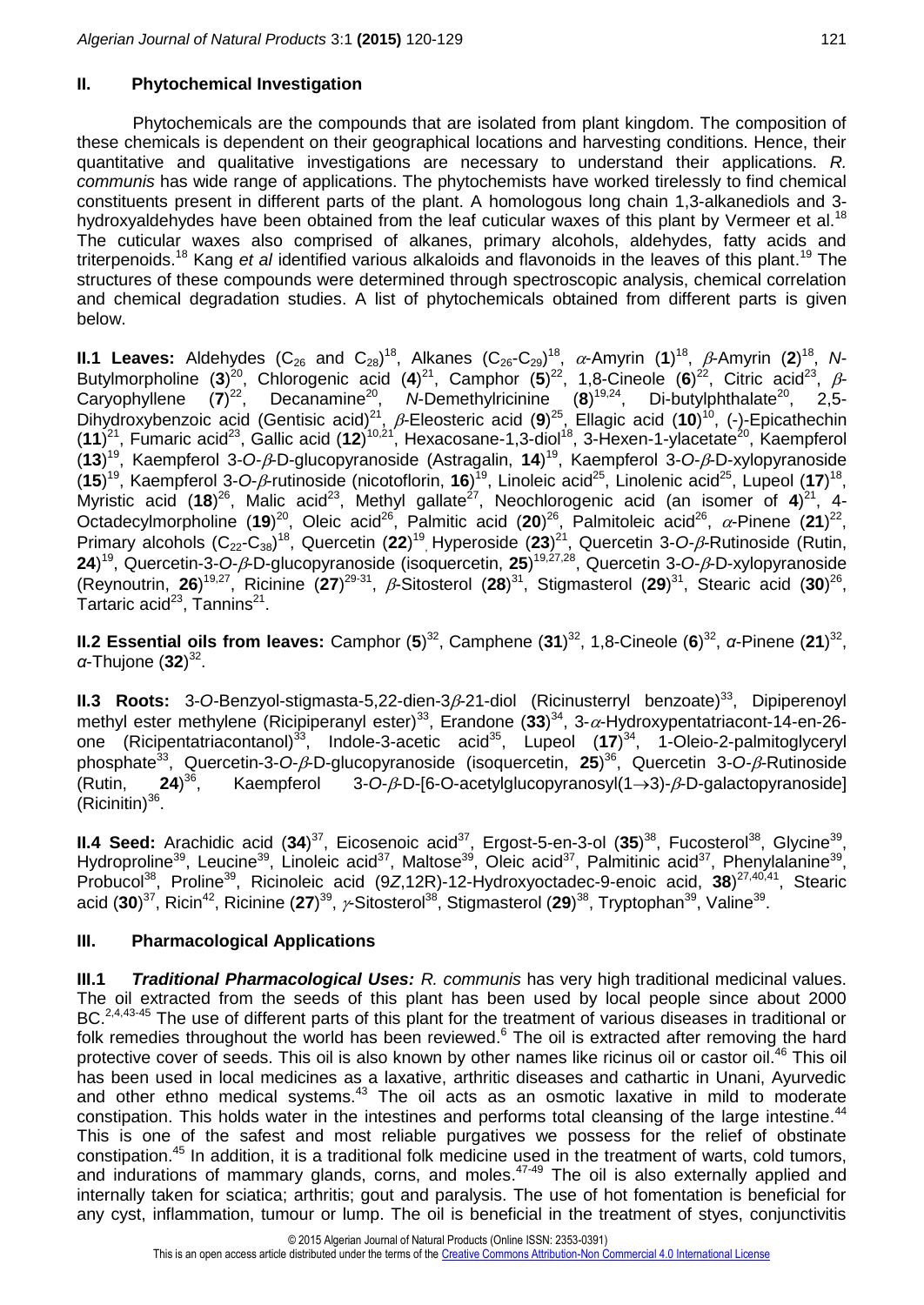#### *Algerian Journal of Natural Products* 3:1 **(2015)** 120-129 122

and foreign objects in the eyes. The oil is also useful to treat dry skin conditions such as psoriasis and eczema.<sup>44</sup> This is often given orally, alone or with quinine sulphate to induce labour in pregnancy. It is also included in the treatment of piles.<sup>44</sup> The decoction of leaves are heated and applied to a woman's breasts to improve secretion of milk. Decoction is a practice of obtaining dissolved chemicals from herbal or plant materials by first mashing and then boiling in water. The decoction has also been reputed to increase the secretion of milk when administered internally.<sup>50</sup> An infusion of leaves is used for stomache-ache, and as a lotion for the eye. Roots are administered in the form of a decoction for lumbago and allied complaints, in the form of a paste for toothache. In the decoction process, a herbal or plant material is mashed and then boiled in water to extract active compounds. Root bark is reported to be a powerful purgative.<sup>50</sup>

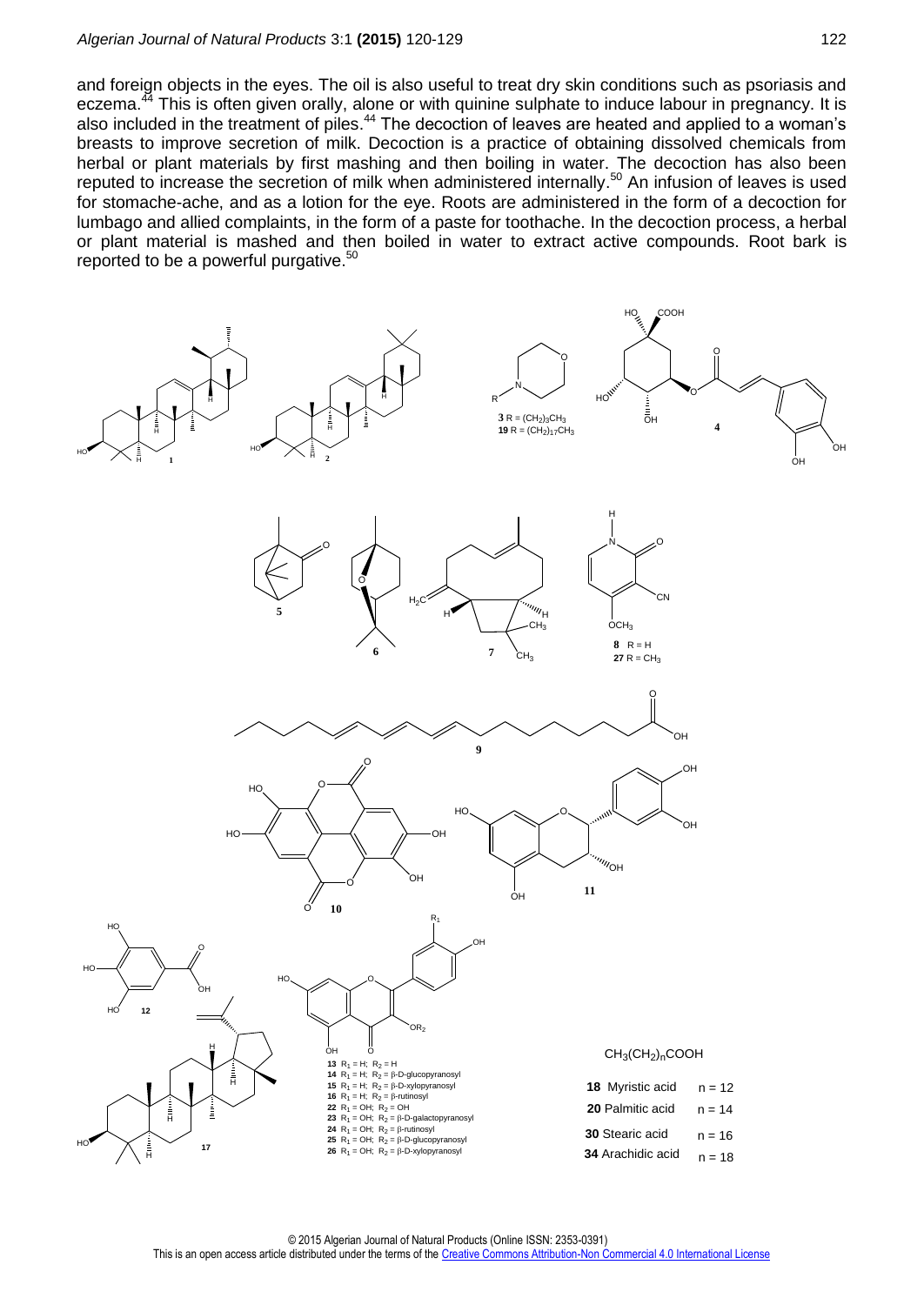

#### **III.2** *Modern Pharmacological Uses*

**III.2.1 Antioxidant activity:** Antioxidants are compounds that prevent or delay the oxidation of oxidizable materials by scavenging free radicals. Free radicals are responsible for oxidative stress which promotes the development of chronic degenerative diseases including coronary heart disease, cancer and aging. 51,52 The plant *R. communis* has significant radicals scavenging abilities on 2,2 dipehyl-1-picrylhydrazyl (DPPH)<sup>53</sup>, nitric oxide (NO)<sup>54</sup>, and superoxide radicals<sup>54</sup>. The CH<sub>3</sub>OH:H<sub>2</sub>O (8:2) extract of leaves showed strong DPPH radical-scavenging activity.<sup>10</sup> The stem and leave extracts also produce antioxidant activity due to the presence of flavonoids in their extracts.<sup>10</sup>

**III.2.2 Antidiabetic activity:** Diabetes or diabetes mellitus is a group of metabolic diseases in which a person has high blood glucose (blood sugar). This may be due to inadequate insulin production, or because the body's cells do not respond properly to insulin, or both. An antidiabetic agent controls diabetes. World Health Organization (WHO) has recommended the evaluation of traditional plant treatments for diabetes as they are effective, non-toxic, with less or no side effects.<sup>55</sup> The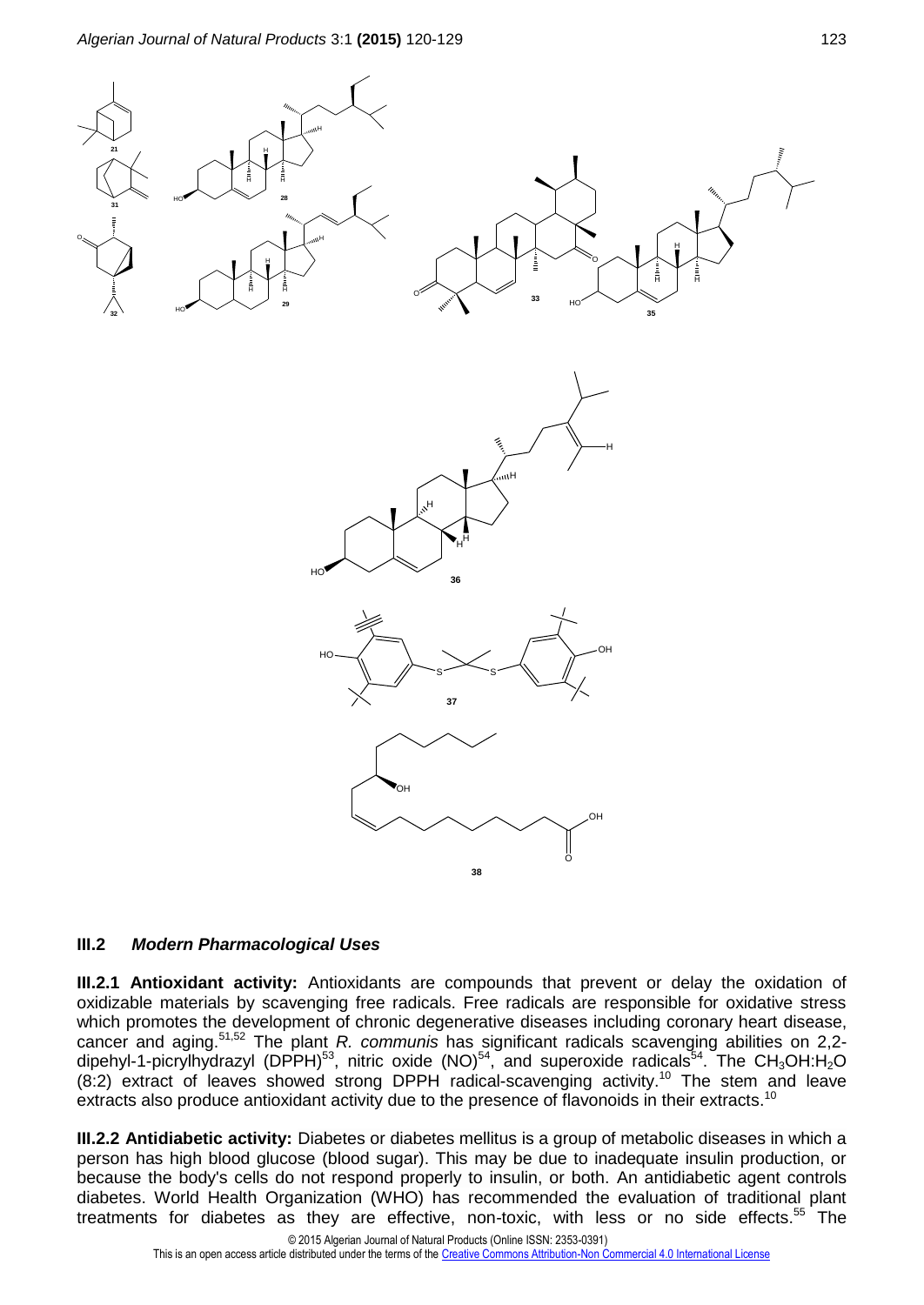administration for 20 days of 50% ethanolic extract of roots has been found to be effective to the diabetic rats on fasting blood glucose, and also on total lipid profile and liver and kidney functions on  $10<sup>th</sup>$  and  $20<sup>th</sup>$  day.<sup>16</sup> The effective dose of 500 mg/kg body weight not only significantly lowered the fasting blood glucose (FBG) of the diabetic animals to almost normal level, but also increased the insulin levels and caused improvement in lipid profile and body weight of the diabetic animals. The extract also caused reversal of the damage of liver and kidneys seen in diabetic animals.<sup>16</sup>

**III.2.3 Antimicrobial activity:** An antimicrobial is an agent that kills microorganisms or inhibits their growth. Antimicrobial substances are grouped according to the microorganisms against which they act. The antimicrobial activity of the oil isolated from leaves was investigated in order to evaluate its efficacy against twelve bacteria and four fungi species, using disc diffusion and minimum inhibitory concentration methods.<sup>32,56</sup> The results are comparable to the antibiotic ampicillin, used as a positive control. The isolated leaf oil showed strong antimicrobial activity against all microorganisms tested with higher sensitivity for *Bacillus subtilis*, *Staphylococcus aureus* and *Enterobacter cloacae*. <sup>32</sup> These findings showed that the variation in quantities of the main components such as camphor (**5**) and 1,8 cineole (6), might be responsible for the different antimicrobial activity.<sup>32</sup> The MIC and IC<sub>50</sub> values of essential oil on bacteria ranged from 120 μg/ml to 300 μg/ml, and from 210 μg/ml to 870 μg/ml, respectively, whereas on fungi the value ranged from 140 μg/ml to 250 μg/ml and from 350 μg/ml to 590 μg/ml.<sup>32</sup>Naz et. al. studied the *in vitro* antimicrobial properties of methanol (CH3OH), ethanol  $(C_2H_5OH)$  and water (H<sub>2</sub>O) extract of leaves against gram positive and gram negative bacterial strains and *Aspergillus flavus* and *A. fumigatus* fungal strains. <sup>57</sup> Methanol extract was found to be more efficient than the other two extracts.<sup>57</sup> The methanol and ethyl acetate (CH<sub>3</sub>COOC<sub>2</sub>H<sub>5</sub>) extracts of leaves showed good activity against *P. aeruginosa*, *S. aureus*, *K. Pneumonia* and *Proteus vulgaris.* The antimicrobial assay revealed that these extracts possess good zone of inhibition.<sup>58</sup> The secondary infections in the immune compromised oral cancer cases were due to bacterial and fungal species. The co-administration of *R. communis* with the immune suppressant drugs for the prevention of infection against oral cancer treatment patient showed significant result.<sup>59</sup>

**III.2.4 Anti-Inflammatory activity:** Inflammation is a localized response that produces redness, warmth, swelling and pain due to infection or injury. In the Indian system of medicine, the leaves, roots and seeds have been used for the treatment of inflammation.<sup>14,60,61</sup> Methanolic extract of the root was studied for anti-inflammatory activity in carrageenan induced hind paw edema model in Wistar albino rats. <sup>62</sup> Ricinine (**27**), Quercetin (**22**) and *n*-butanol soluble fraction of methanol extract gave promising result for anti-inflammatory activity. <sup>62</sup> Root crude methanolic, enriched *n*-hexane fraction isolates at doses 100 mg/kg p.o. exhibited significant (*P* < 0.001) anti-inflammatory activity in carrageenan-induced hind paw oedema model. <sup>34</sup> The compound ricinoleic acid (**38**), the main component of castor oil also showed remarkable analgesic and anti-inflammatory effects.<sup>41</sup> The results showed that **38** may be seen as a new capsaicin-like, non-pungent anti-inflammatory agent suitable for peripheral application.<sup>41</sup>

**III.2.5 Antinociceptive activity:** Nociception is a physiological term to describe neural process of encoding and processing noxious stimuli.<sup>63</sup> The methanol extract of the leaves possesses antinociceptive activity in acetic acid induced writhing test, formalin induced paw licking and tail immersion test in mice.<sup>64</sup> The extract showed analgesic effect at a dose of 150 mg/kg on formaline induced pain corresponding to neurogenic and inflammatory pains.<sup>64</sup> The extract also increases latent time after 90 minutes of drug treatment in tail immersion model.<sup>64</sup>

**III.2.6 Anti-fertility activity:** The seed extract have been found to possess anti-fertility activity. The ether soluble portion of the methanol extract of seeds when administered subcutaneously to adult female rats and rabbits showed anti-implantation and anti-conceptive activity.<sup>65</sup> The extract protected the animals from getting pregnant for over three gestation periods.<sup>65</sup> Further, the extract did not show any long term effect on the pups that were born after the extract effect.<sup>65</sup> The seed extract was found to possess anti-implantation and abortificient effects. It was also observed that the seed extract prolonged the oestrus cycle of guinea pigs. The dioestrus phase was significantly prolonged as well. After stopping the administration of the extract, the normal dioestrus phase and oestrus cycle started to resume. The seed extract also reduced the weight of the uterus without affecting that of the ovaries significantly. The anti-fertility effect of *R. communis* in female guinea pigs might be extrapolated to human beings.<sup>66</sup> The 50% alcohol extract of the roots possess significant reversible anti-fertility effect.<sup>67</sup> There was a drastic reduction in the epididymal sperm counts in male rats. The extract also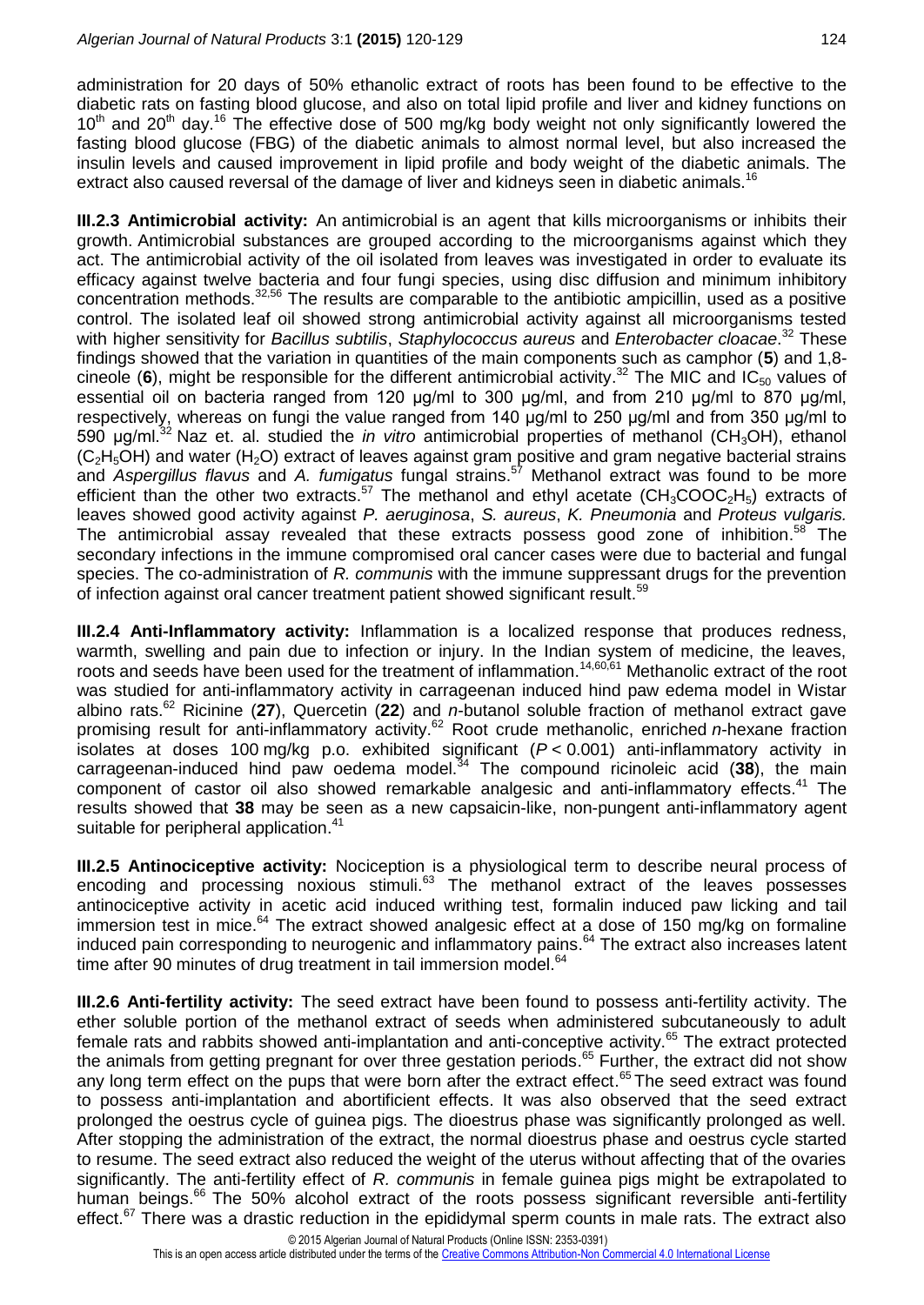caused changes in the motility, mode of movement and morphology of the sperms. The reductions in the fructose and testosterone levels further suggested the reduced reproductive performance.<sup>67</sup>

**III.2.7 Anti-hepatotoxicity:** The hepatoprotective activity is the ability to protect liver damage.<sup>68</sup> Liver cirrhosis and drug induced liver injury are major health problem in western and developing countries.<sup>69</sup> Herbal and Plant products are popular and potential hepatoprotective agents.<sup>70,71</sup> An ethanol extract of the leaves showed significant protection against galactosamine-induced hepatic damage.<sup>72</sup> The maximum activity was obtained in the butanol fraction of the ethanol extract. Further purification led to the isolation of two active compounds ricinine (**27**) and N-demethylricinine (**8**). The compound **8** was found to be more active than **27**. <sup>72</sup> In another study by Padmapriya et al [8], ethanolic leaf extract was evaluated at a dose of 100 mg/kg body weight against Ketoconazole (Phytoral) induced liver damage in mice. The result showed relative significant reduction in hepatic enzymes of treated mice and confirmed the traditional uses of this plant as a potential hepatoprotective agent. <sup>8</sup> Pingale *et al* used the powder of leaves against hepatosuppression induced by carbon tetrachloride (CCl<sub>4</sub>). It was found that the powder had high potential in healing liver parenchyma and regeneration of liver cells. It showed best ability to protect liver and may act in humans even as potent liver tonic due to the presence of large number of antioxidants. <sup>73</sup> Natu *et al* also studied the protective effect of leaves in experimental liver injury caused by carbon tetrachloride in albino rats.<sup>74</sup> They reported the pharmacological effects of the whole leaves, cold aqueous extract and a glycoside extracted from the leaves. The whole leaves provided protection against liver necrosis while the cold aqueous extract provided protection only against fatty changes.<sup>74</sup> The glycoside protected the liver from cell necrosis. The leaves had significant parasympathetic activity and parasympathetic predominance can be expected to cause an increase in blood supply to the liver and protection against hepatotoxic agents. 74

**III.2.8 Cytotoxic Activity:** Cytotoxicity is the ability of any substances to be toxic to cells. Ricin is a heterodimeric protein isolated from the seeds. It possesses cytotoxic activity by virtue of its ability to fatally disrupt protein synthesis.<sup>75</sup> Therapeutically, it can be used to specifically target and destroy cancer cells.<sup>75</sup> The leaves on the other hand, have another range of cytotoxic phytochemicals which induces apoptosis *via* translocation of phosphatidyl serine to the external surface of cell membrane and loss of mitochondrial potential. These compounds included three monoterpenoids: camphor (**5**), 1,8-cineole (6) and  $\alpha$ -pinene (21) and a sesquiterpenoid:  $\beta$ -caryophyllene (7).<sup>76</sup> The *R. communis* agglutinin I (RCA I), was found to preferentially binds to and is internalized by tumour endothelial cells leading to VEGFR-2 down-regulation, endothelial cells apoptosis and tumour vessel regression. It has no effect on normal blood vessels.<sup>77</sup> A volatile extract from the leaves was cytotoxic to several human tumor cell lines in a dose-dependent fashion.<sup>76</sup> Apoptosis was induced in SK-MEL-28 human melanoma cells at a concentration of 20  $\mu$ g mL<sup>-1</sup>. Translocation of phosphatidyl serine to the cell membrane's external surface and loss of mitochondrial membrane potential have also been detected with this extract.<sup>76</sup> The effect of different concentrations of essential oil from leaves on HeLa cell survival was also studied. The cytotoxicity of the oil was quite strong with  $IC_{50}$  values less than 2.63 mg/mL for both cell lines.<sup>32</sup> Ricin A<sup>78</sup>, a lectin isolated from *R. communis* possess antitumor activity, it was more toxic to tumor cells than to non-transformed cells, judged from the  $ED_{50}$  of the lectin towards tumor cells and non-transformed cells.<sup>79</sup>

## **IV. Toxicological Analysis**

The seed from *R. communis* contains two toxins that are poisonous to humans, animals and insects. $80-84$  One of the main toxic proteins is ricin which is a potent cytotoxin but a weak hemagglutinin, whereas the other one RCA (*Ricinus communis* agglutinin) is a weak cytotoxin and a powerful hemagglutinin.<sup>86</sup> Ricin works by inactivating the ribosomes present in cells. Due to this the ribosomes do not produce proteins. Cells need these proteins to survive and reproduce, so when ribosomes are inactivated, cells die. The seed poisoning by ingestion is due to ricin, not RCA, because RCA does not penetrate the intestinal wall. The RCA does not affect red blood cells (RBCs) unless given intravenously. If RCA is injected into the blood, it will cause the red blood cells to agglutinate and burst by hemolysis.<sup>83</sup> The effect of ingestion of castor bean in a puppy was studied by Mouser et al.<sup>80</sup> Ingestion of masticated seeds resulted in high morbidity, with vomiting and watery to hemorrhagic diarrhea. The prognosis varied with the number of seeds ingested, the degree of mastication, individual susceptibility and the delay in treatment. Despite supportive therapy, the puppy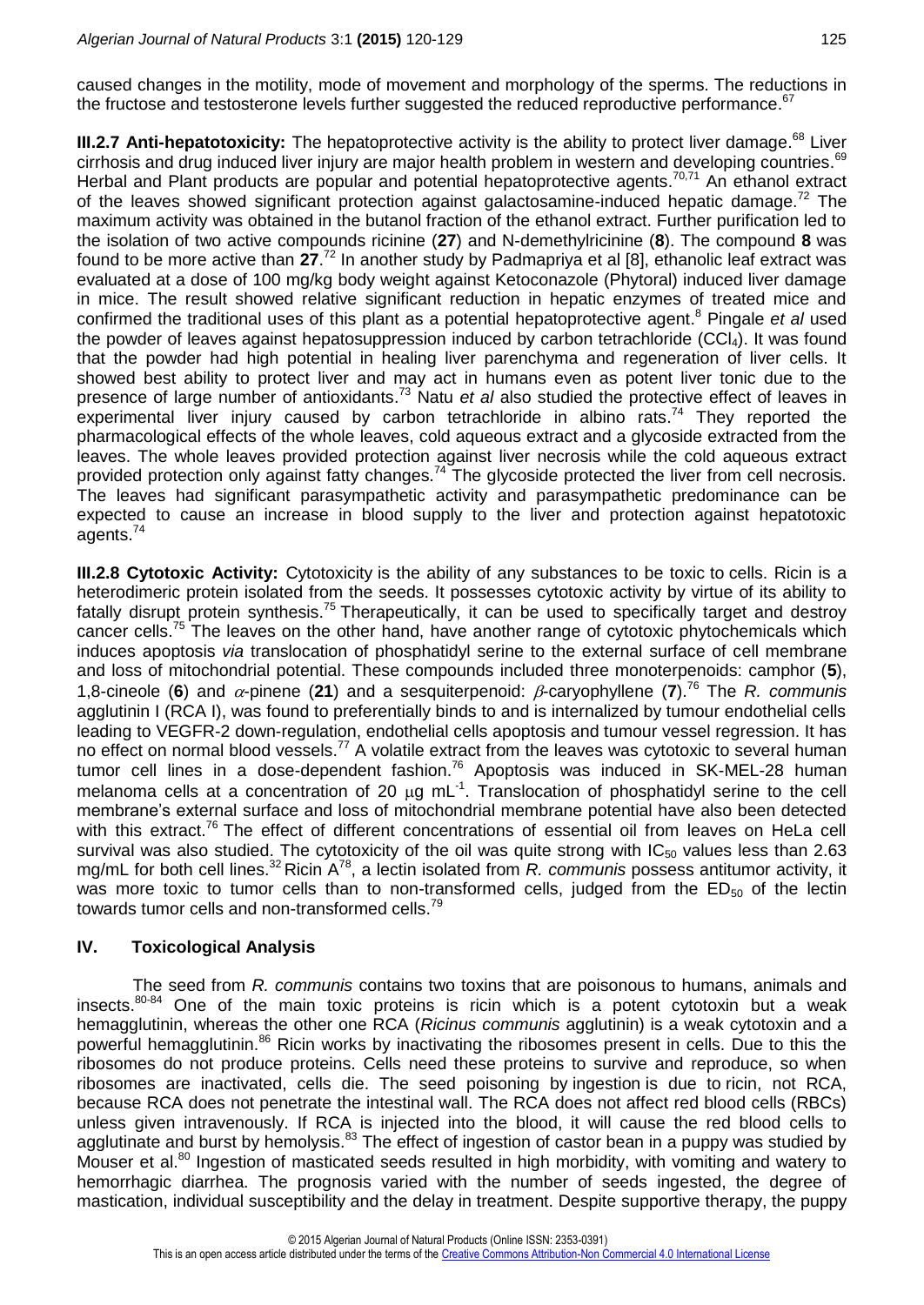died several hours after presentation for acute vomiting, diarrhea and lethargy. Histopathologic findings included superficial necrotizing enteritis of jejunum and occasional, random foci of coagulative necrosis in the liver. Ricin toxicological effect was confirmed by liquid chromatography/mass spectrometry using Ricinine as a marker. <sup>80</sup> Coopman *et al* studied the suicidal death of a 49 year-old man who committed suicide by intravenous and subcutaneous injection of a castor bean extract.<sup>81</sup> The patient developed nausea, vomiting, diarrhea, dyspnoea, vertigo and muscular pain after taking injection. Despite symptomatic and supportive intensive care, he died due to multiorgan failure.<sup>81</sup> It is the first time that ricin had been identified in a case of castor bean poisoning. Based on the clinical symptoms and the results of the toxicological analysis, it was concluded that the death was caused by intoxication with plant toxins originated from the plant.<sup>81</sup>

## **V. Summary and Future Prospects**

Traditional medicines are always at the centre of attention to cure various ailments. *R. communis* is native plant of India and all the parts of this plant have been medicated. Various crude fractions and purified components have shown potential medicinal and pharmacological activities. The antioxidant and free radical scavenging activities of phyto-components isolated from this plant give us an impression that the plant might be the future drug for diversified panel of tumors and cancers. The plant is also reported to possess anti-diabetic, antimicrobial, anti-inflammatory, anti-nociceptive, antifertility, anti-hepatotoxicity and other medicinal properties. These activities of the plant are due to the presence of important phytochemical constituents like flavonoids, glycosides, alkaloids, steroids, terpenoids etc.

A systematic scientific approach from phytochemicals either in pure or crude form to modern drug development can provide valuable drugs from traditional medicinal plants. Development of such medicines with international safety and efficacy can give better and satisfactory treatment of various diseases. To ensure ample production of phyto-constituents with in limited space and time, new approaches must be adopted. This is because the prospecting of bioresources for economic development is emerging as a new economic venture.

## **VI. References**

- [1] Wedin, G.P.; Neal, J.S.; Everson, G.W.; Krenzelok, E.P. Castor bean poisoning. *Am. J. Emerg. Med.* 4 (**1986**) 259–261.
- [2] Nadkarni, K.M.; Nadkarni, A.K. In book, Indian Materia Medica, Popular Book Depot, India, **1955**; pp. 616–623.
- [3] Rana, M.; Dhamija, H.; Prashar, B.; Sharma, S. Ricinus communis L. A Review. *Int. J. PharmTech Res.* 4 (**2012**) 1706-1711.
- [4] The Ayurvedic Pharmacopoeia of India, Part I, Volume 1, **1999**; pp. 34,.
- [5] Tyagi, K.; Sharma, S.; Rashmi, R.; Kumar, S. Study of phyto-chemical constituents of Ricinus communis Linn. under the influence of industrial effluent. *J. Pharm. Res.* 6 (**2013**) 870-873.
- [6] Scarpa, A.; Guerci, A. Various uses of the castor oil plant (*Ricinus communis* L.): a review. *J. Ethnopharm.* 5 (**1982**) 117-137.
- [7] Jena, J.; Gupta, A.K. *Ricinus Communis* Linn: A Phytopharmacological Review. *Int. J. Pharm. Sci.* 4 (**2012**) 25-29*.*
- [8] Padmapriya, B.; Leema, M.C.E.; Kumar, A.P.; Muhammad Ilyas, M.H.**;** Rajeswari, T. Antihepatotoxicity of *Ricinus communis* (L.) Against Ketoconazole Induced Hepatic Damage. *Adv. Biol. Res.* 6 (**2012**) 30-36.
- [9] Shanmugapriya, R.; Ramanathan, T. Antifilarial activity of seed extracts of *Ricinus communis*  against *Brugia malayi*. *J. Pharm. Res.* 5 (**2012**) 1448-1450.
- [10] Singh, P.P.; Ambika; Chauhan, S.M.S. Activity guided isolation of antioxidants from the leaves of *Ricinus communis* L. *Food Chem.* 114 (**2009**) 1069-1072.
- [11] Taur, D.J.; Patil, R.Y. Antiasthmatic activity of *Ricinus communis* L. roots. *Asian Pacific J. Trop. Biomed.* 1 (**2011**) S13-S16.
- [12] Jombo, G.T.A.; Enenebeaku, M.N.O. Antibacterial profile of fermented seed extracts of *Ricinus communis*: findings from a preliminary analysis. *Niger. J. Physiol. Sci.* 23 (**2008**) 55- 59.
- [13] The wealth of India. Raw materials. Vol. 9. Publications & Information Directorate, Council for Scientific and Industrial Research (CSIR), New Delhi. **1972**; pp. 472.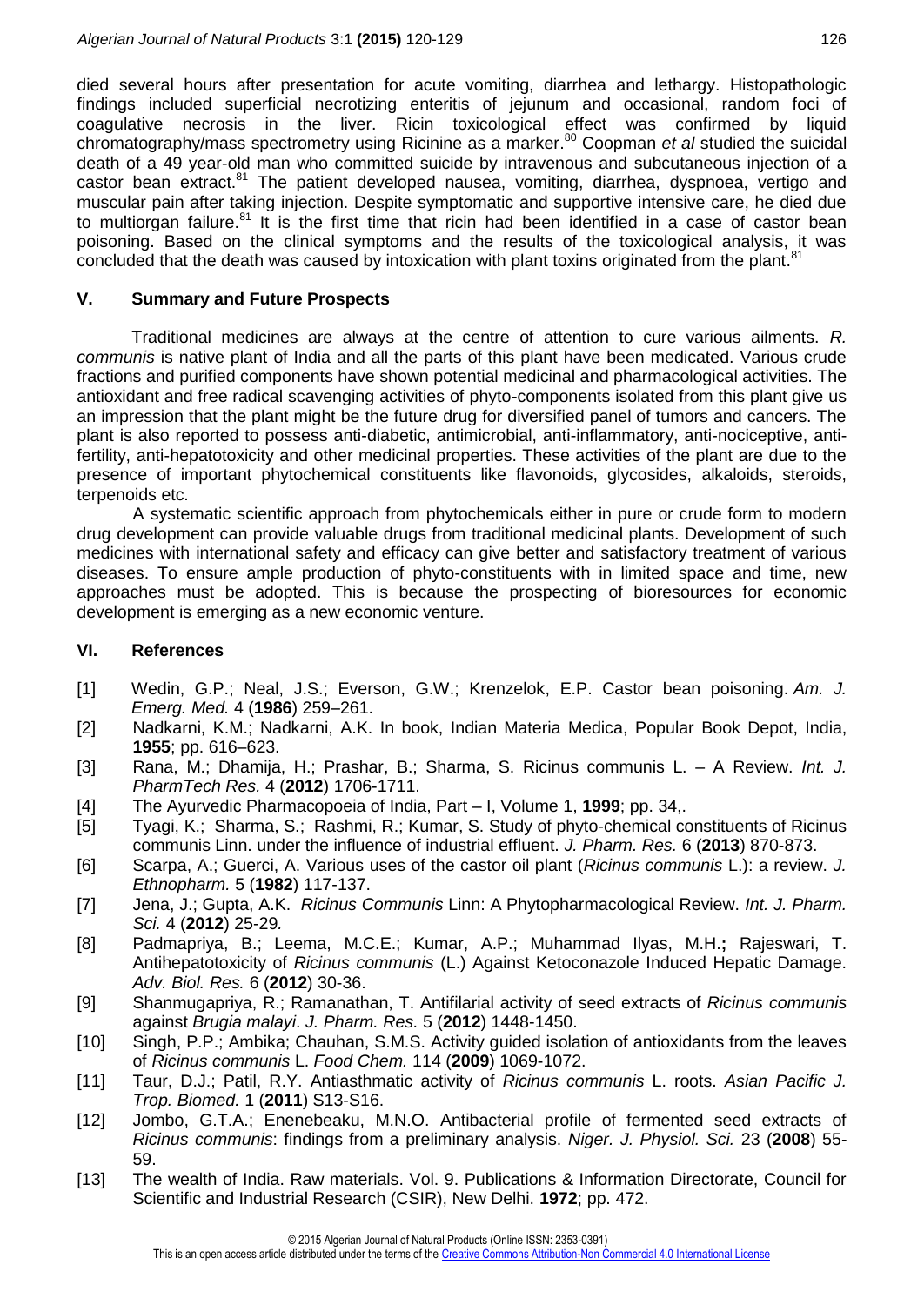- [14] Ilavarasan, R.; Mallika, M.; Venkataraman, S. Anti-inflammatory and free radical scavenging activity of *Ricinus communis* root extract. *J. Ethnopharm.* 103 (**2006**) 478-480.
- [15] Sandhyakumary, K.; Bobby, R.G.M. Antifertility effects of *Ricinus communis* (Linn) on rats. *Phytother. Res.* 17 (**2003**) 508-511.
- [16] Shokeen, P.; Anand, P.Y.; Murali, K.; Tandon, V. Antidiabetic activity of 50% ethanolic extract of *Ricinus communis* and its purified fractions. *Food Chem. Toxicol.* 46 (**2008**) 3458-3466.
- [17] Verma, S.K.; Yousuf, S.; Singh, S.K.; Prasad, G.B.K.S.; Dua, V.K. Antimicrobial potential of roots of *Riccinus Communis* against pathogenic microorganisms. *Int. J. Pharma BioSci.* 2 (**2011**) 545-548.
- [18] Vermeer, C.P.; Nastold, P.; Jetter. R. Homologous very long-chain 1, 3-alkanediols in leaf cuticular waxes of *Ricinus communis*. *Phytochem.* 62 (**2003**) 433-438.
- [19] Kang, S.S.; Cordell, G.A.; Soejarto, D.D.; Fong, H.H.S. Alkaloids and Flavonoids from *Ricinus communis*. *J. Nat. Prod.* 48 (**1985**) 155-156.
- [20] Sun, F.; Lu, J. Analysis of volatiles and wound induced volatiles component of *R. communis* L. *Linye Kexue*. 42 (**2006**) 140-142.
- [21] Khogali, A.; Barakat, S.; Abou-Zeid, H. Isolation and identification of the phenolics from *R. communis* L. *Delta J. Sci.* 16 (**1992**) 198-211.
- [22] Darmanin, S.; Wismayer, P.S.; Podesta, M.T.C.; Micallef, M.J.; Buhagiar, J.A. An extract from *Ricinus communis* L. leaves possesses cytotoxic properties and induces apoptosis in SK-MEL-28 human melanoma cells. *Nat. Prod. Res.* 23 (**2009**) 561-571.
- [23] Hsu, C.H. Identification of the nonvolatile acids in plant tissues by paper chromatography. *Hua Hsuek Hsueh Pao*. 23 (**1957**) 201-209.
- [24] Shukla, B.; Visen, P.K.S.; Patnaik, G.K.; Kapoor, N.K.; Dhawan, B.N. Hepatoprotective effect of an active constituent isolated from the leaves of *R. communis* L. *Drug Dev. Res.* 26 (**1992**) 183-193.
- [25] Mihara, K. The sequence of formation of oil in castor beans. VI. Fatty acid composition of castor leaf oil. *Nippon Kagaku Zasshi*. 80 (**1959**) 641-643.
- [26] James, A.T. Biosynthesis of unsaturated fatty acids in isolated plant leaves. *Biochim. Biophys. Acta*. 57 (**1962**) 167-169.
- [27] Aboutabl, E.A.; Azzam, S.M.; Michel, C.G.; Selim, N.A.; Sleem, A.A. Polyphenolics of *R. communis* L. growing in Egypt and their bioactivities. *Bull. Fac. Pharm.* 46 **(2008**) 121-129.
- [28] Khafagy, S.M.; Abdel, S.N.A.; Mahmoud, Y.A.; Mahmoud, Z.F. *J.* Determination of the flavonoidal content of *R. communis* L. and *E. terracina* L. *Drug Res.* 14 (**1983**) 183-188.
- [29] Farah, M.O.; Hassan, A.B.; Hashim, M.M.; Atta, A.H. Phytochemical and pharmacological studies on the leaves of *R. communis* L. *Egypt. J. Vet. Sci.* 24 (**1988**) 169-179.
- [30] Rao, N.V.S. Chemical composition of caster leaves. *Proc. Indian Acad. Sci.* 21A (**1945**) 123- 125.
- [31] Khafagy, S.M.; Mahmoud, Y.A.; Abdel, S.N.A.; Mahmoud, Z.F. Crystalline principles from the leaves of *R. communis* L. *J. Drug Res.* 14 (**1983**)189-193.
- [32] Zarai, Z.; Chobba, I.B.; Mansour, R.B.; Békir, A.; Gharsallah, N.; Kadri, A. Essential oil of the leaves of Ricinus communis L.: In vitro cytotoxicity and antimicrobial properties. *Lipids in Health and Disease.* 11 (**2012**) 102-108.
- [33] Alam, P.; Ali, M. Phytochemical investigation of the rot bark of *R. communis* L. *J. Saudi Chem. Soc.* 12 (**2008**) 523-530.
- [34] Srivastava, P.; Jyotshna, Gupta, N.; Maurya, A.K.; Shanker, K. New anti-inflammatory triterpene from the root of *Ricinus communis Nat. Prod. Res.* 28 (**2014**) 306-311.
- [35] Hall, S.M.; Medlow, G.C. Identification of IAA in phloem and root pressure saps of *R. communis* by mass spectrometry. *Plant Physiol.* 56 (**1975**) 177-180.
- [36] Aqil, M.; Khan, I.Z.; Otukoyoung, E. E. Three flavonol glycosides from *R. communis* L. *Bull. Chem. Soc. Ethiop.* 11 (**1997**) 51-53.
- [37] Li, F.; Wang, C.; Wang, Y.; Chen, Z.; Chen, M.; Gao, L. Fatty acid composition of the castor seed of nine castor hybrids. *Zhongguo Youzhi*. 33 (**2008**) 62-64.
- [38] Zhang, X.; Duan, S.; Han, F.; Gao, P.; Liu, S. Components of phytosterol of castor bean seed oil and the inhibition on the viability of primarycultured rat decidual stromal cells. *Shizhen Guoyi Guoyao*. 19 (**2008**) 273-275.
- [39] Khan, M.A.; Salkeen, S.A.; Khan, A.M. The chemical constituents of seed of *R. communis* L. *Karachi Univ. J. Sci.* 8 (**1980**) 71-76.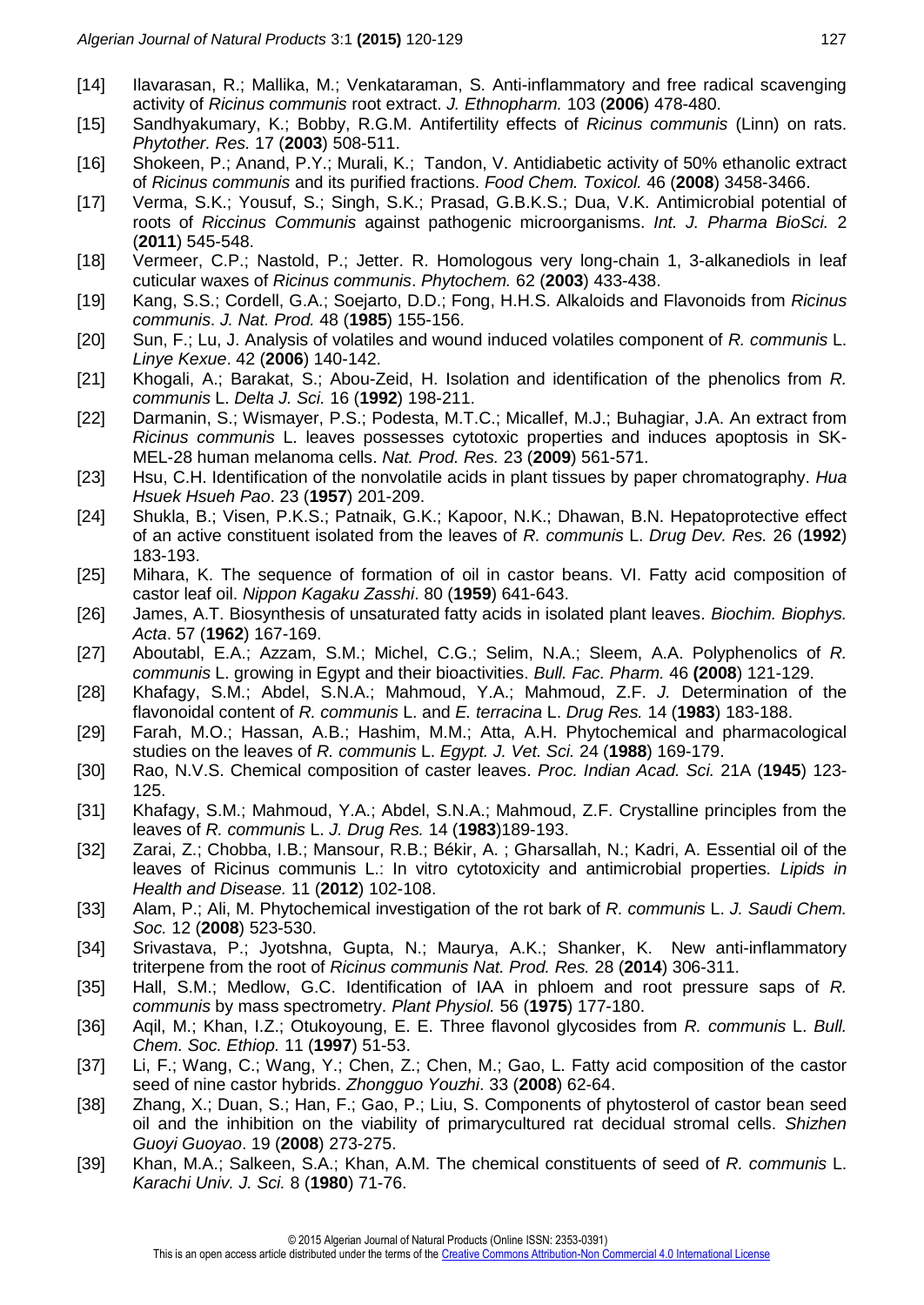- [40] Gaginella, T.S.; Capasso, F.; Mascolo, N.; Perilli, S. Castor oil: new lessons from an ancient oil. *Phytother. Res.* 12 (**1998**) S128-S130.
- [41] Vieira, C.; Evangelista, S.; Cirillo, R.; Lippi, A.; Maggi, C.A.; Manzini, S. Effect of ricinoleic acid in acute and subchronic experimental models of inflammation. *Mediators Inflamm.* 9 (**2000**) 223-228.
- [42] Lord, J.M.; Roberts, L.M. Structure, synthesis and mode of action. *Tropics Curr. Genetics* 11 (**2005**) 215-233.
- [43] The Ayurvedic Pharmacopeia of India, Part- І: Volume III, **2007**, pp. 34.
- [44] Pole, S. Ayurvedic Medicines; The principles of Traditional Practice, Singing Dragon, **2012**, pp. 153.
- [45] Khare, C.P. 'Indian Medicinal Plants: An Illustrated Dictionary', Springer, **2007**.
- [46] Nangbes, J.G.; Nvau, J.B.; Buba, W.M.; Zukdimma, A.N. Extraction and characterization of castor (*R. Communis*) seed oil. The *IJES*, 2 (**2013**)105-109.
- [47] Huguet, T.T. New world material medica in Spanish renaissance medicine from scholarly reception to practical impact. *Med. Hist.* 45 (**2001**) 359-376.
- [48] Gibbs, S.; Harvey, I.; Sterling, I.J.; Stark, R. Local treatments for cutaneous warts systemic review. *BMJ* 352 (**2002**) 461-464.
- [49] Wilcox, M.L.; Bodeker, G. Traditional herbal medicines for malaria. *BMJ* 329 (**2004**) 1156- 1159.
- [50] Chevallier, A.; 'The Encyclopedia of Medicinal Plants', Dorling Kindersley Publishers Ltd; **1996**.
- [51] Ames, B.N.; Shigenaga, M.K.; Hagen, T.M. Oxidants, antioxidants, and the degenerative diseases of aging. *Proc. Natl. Acad. Sci. USA* 90 (**1993**) 7915-7922.
- [52] Dai, J.; Mumper, R.J. Plant Phenolics: Extraction, Analysis and Their Antioxidant and Anticancer Properties. *Molecules* 15 (**2010**) 7313-7352.
- [53] Choudhary, M.I.; Begum, A.; Abbaskhan, A.; Musharraf, S.G.; Ejaz, A.; Atta-ur-Rahman, Two new antioxidant phenylpropanoids from *Lindelofia stylosa. Chem. Biodiv.* 5 (**2008**) 2676-2683.
- [54] Iqbal, J.; Zaib, S.; Farooq, U.; Khan, A.; Bibi, I.; Suleman, S.; Antioxidant, Antimicrobial, and Free Radical Scavenging Potential of Aerial Parts of Periploca aphylla and Ricinus communis *ISRN Pharma.* (**2012**) Article ID 563267, 6 pages; doi:10.5402/2012/563267.
- [55] Day, C. Traditional plant treatments for diabetes mellitus: pharmaceutical foods. *Br. J. Nutr*. 80 (**1998**) 203-208.
- [56] Momoh, A.O.; Oladunmoye, M.K.; Adebolu, T.T. Evaluation of the Antimicrobial and Phytochemical Properties of Oil from Castor Seeds (*Ricinus communis* Linn) *Bull. Environ. Pharmacol. Life Sci.* 1 (**2012**) 21-27.
- [57] Naz, R.; Bano, A. Antimicrobial potential of Ricinus communis leaf extracts in different solvents against pathogenic bacterial and fungal strains. *Asian Pac. J. Trop. Biomed.* 2 (**2012**) 944-947.
- [58] Sharma, M.; Mir, M.I.; Malla, M.Y.; Mir, A.H.; Bhat, S.H.; Nazir, S.; Tripathi, J. Antimicrobial potential of various extracts of *Ricinus communis* L. *J. Nat. Prod. Plant Resour*. 3 (**2013**) 72- 75.
- [59] Panghal, M.; Kaushal, V.; Yadav, J.P. *In vitro* antimicrobial activity of ten medicinal plants against clinical isolates of oral cancer cases. *Ann. Clin. Microbiol. Antimicrob.* 10 (**2011**) 21.
- [60] Singh**,** R.; Geetanjali. Nutraceuticals: Promising Health Product. *Int. Res. J. Med. Sci.* 1 (**2013**)14-17.
- [61] Singh, R.; Geetanjali, in *'*Nutraceuticals and Functional Foods: Natural Remedy', Nova Science Publishers, Inc. USA, **2014**, chapter 4 pp. 61-77.
- [62] Singh, V.; Sharma, S.; Dhar, K.L.; Kalia, A.N. Activity guided isolation of anti-inflammatory compound/fraction from Root of *Ricinus communis* Linn. *Int. J. PharmTech Res.* 5 (**2013**) 1142-1149.
- [63] Loeser, J.D.; Treede, R.D. The Kyoto protocol of IASP basic pain terminology. *Pain,* 37 (**2008**) 473-477.
- [64] Taur, D.J.; Waghmare, M.G.; Bandal, R.S.; Patil, R.Y. Antinociceptive activity of *Ricinus communis* L. leaves. *Asian Pacific J. Trop. Biomed.* 1 (**2011**) 139-141.
- [65] Okwuasaba, F.K.; Osunkwoa, U.A.; Ekwenchib, M.M.; Ekpenyongb, K.I.; Onwukemec, K.E.; Olayinkad, A.O.; Ugurue, M.O.; Das, S.C. Anticonceptive and estrogenic effects of a seed extract of *Ricinus communis* var. *minor*. *J. Ethnopharma.* 34 (**1991**) 141-145.
- [66] Makonnen, E.; Zerihun, L.; Assefa, G.; Rostom, A.A. Antifertility activity of *Ricinus communis*  seed in female guinea pigs. *East Afr. Med. J.* 76 (**1999**) 335-337.